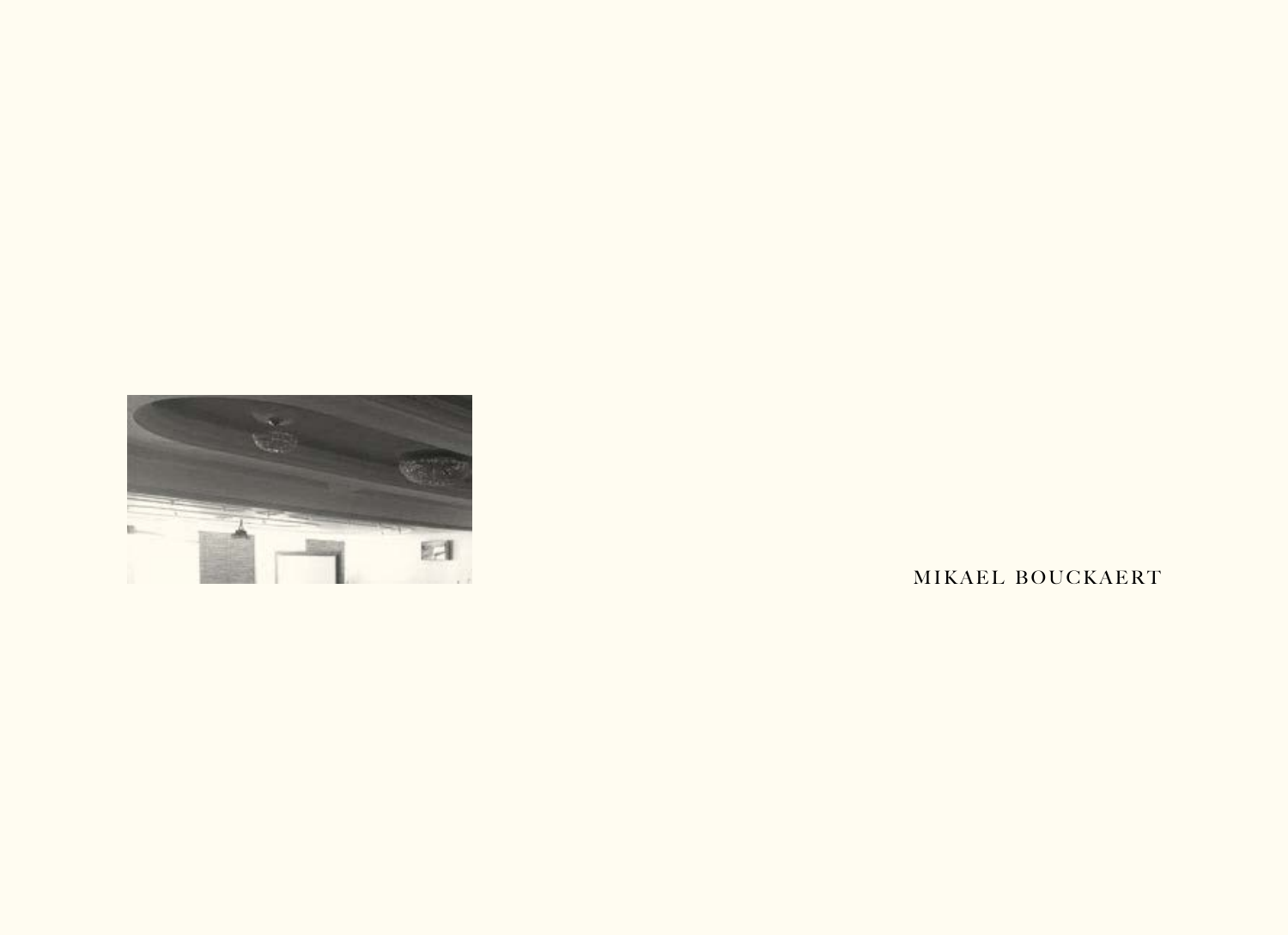# The Bone Stripper **bouckaert bouckaert bouckaert**

**He** woke to a starburst of pigeons, his head wedged **T** Lagainst a dumpster. His right foot was covered in what had the smell and viscosity of urine, possibly his own, possibly not. He described the *taqueria* he'd wandered up to as specializing in the burrito for the gringo, *el plato del dia* for the initiate. Glass window front. Flat-screen monolithic in the center of the dining space. Whir of the blender. The sizzle and sultry waft of scrambled eggs. Tortillas pop and are regularly flipped to avoid the scorch. The petite Mexican waitress broke off depositing salt and pepper and went to the door and Marten gave her six dollars for *Huevos Rancheros*—"Keep the change!"—she shrugged, smiled and went back into the hall throbbing so bright with fluorescents and sun that her braces had barely sparkled through the bleached day when she'd been given the seventy-five cent tip.

"Come back here, darling!" And again the faint sparkle, this time for an even dollar. And Marten ate. And

Marten thought, This is what it means to be a man. He watched his *huevos* confetti the sidewalk. He imagined himself in the strip club/gambling hall he'd been in the night before, his fellow gamblers guessing the weight and placement of his bet by his twitches and the quantity of his sweat as the tide of the game flowed back and forth, the gamblers like gauging a derby horse's flanks, as if they gave a shit about some donkey's one-time three hundred dollar gambling spree.

He remembered the smooth clean curve of Elliott's body curled next to his with her smiling eyes on his, her hand softly in his hand, redwoods towering cathedral-like, soft light over the red-furred bark.

He remembered beginning to notice the difference in Elliott, laying awake at night and feeling her laying over him like a warm and sweet cloud of melted flesh, hearing her steps in the hall as she got up to piss like the hunter hears the deer over the dry leaves, waves of warmth rising and flowing from her room as the night progressed and he knew she'd any moment open her door and then open his door, and in the morning he'd sit across the breakfast table reading knowledge of the morning's bird serenade and of the merged warmth of their astral bodies in her every smile and toss of the hair as he grinned at her psychotic.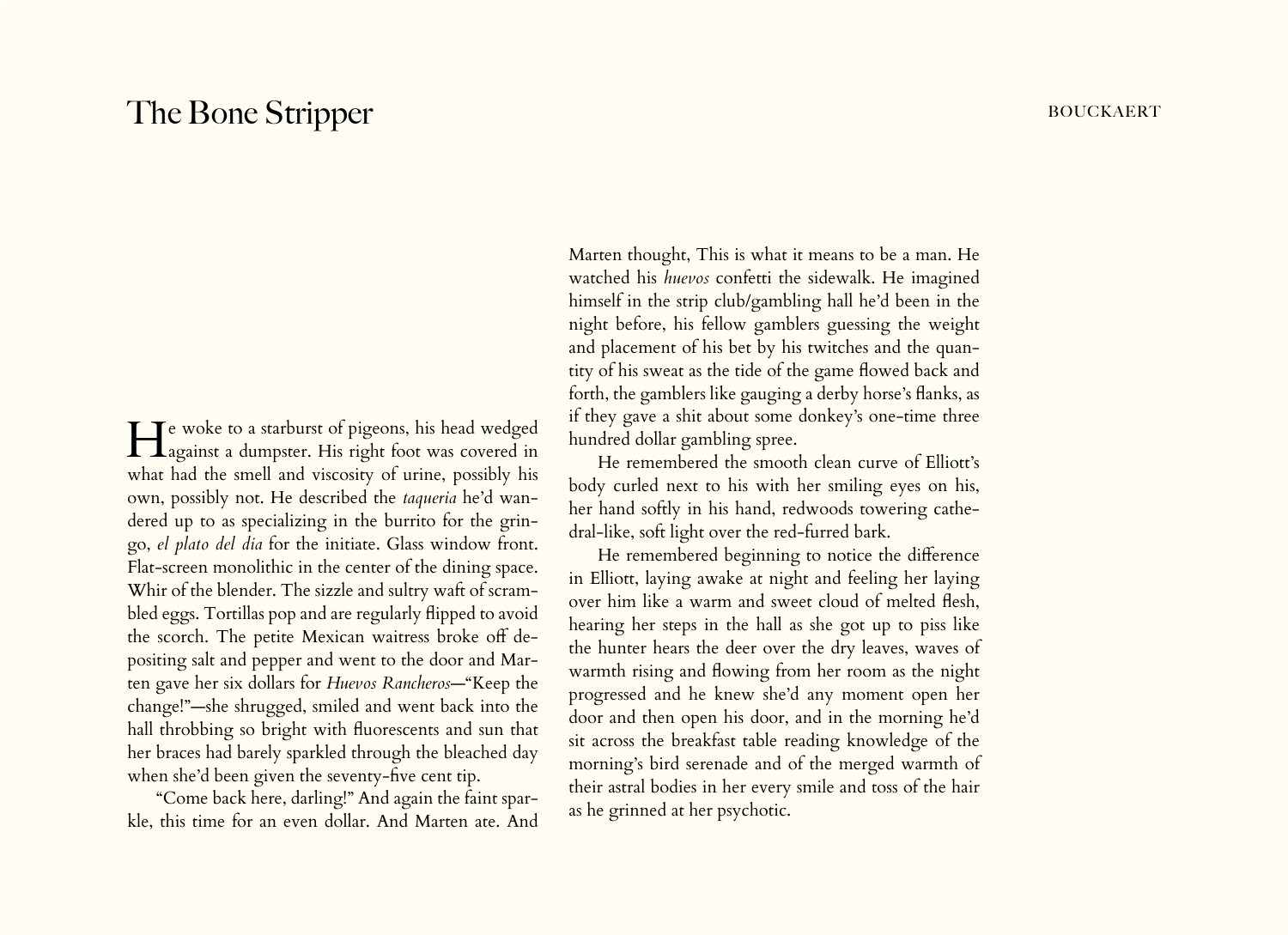He'd started to make plans, plans hatching out of other plans, one of them being that he'd spray-paint various walls in their neighborhood with the lyrics to a Leonard Cohen song and then he'd take Elliott for a drive and they'd drive in circles until she noticed the lyrics.

"What if she doesn't notice them?" I'd asked.

*Keep driving. Keep driving until she notices.*

But he hadn't executed that plan. He hadn't executed any plan. Instead one day he'd simply *decided* and had rode his bicycle from wherever he was back to the apartment they'd shared and he'd gone up to her sitting at the kitchen table and said, "I love you."

"What?"

"I love you. I want to spend the rest of my life with you."

Her hands went to her face and she froze and eventually she said she was shocked and then that she was honored. And then that she was in shock and then that she felt deeply honored. Shocked and honored, honored and shocked. She said those words each five or so times with sparse few other phrases in-between, glaring at Marten like he'd simultaneously killed and birthed her. Then they went on a walk.

"She could walk?" I'd said. "Was this part of the plan?" *Very much so. She said, "I want to rule the world with*  *you." We sat on a bench and talked about having children and traveling together. So that was that, I thought.*

He curled into a ball on the concrete and moaned.

*But love*, he wrote, *to someone so unfairly deprived of it, doesn't rush forward like a stream, it curls back on itself, explores all the various tributaries, sometimes shimmers so bright, sometimes so subtly, it slips past, you don't even notice, poof!, it's already gone.*

He scooped the last of his *huevos* and lazily threw the food against the wall like testing it out. No luck, he couldn't act his way into insanity, relieved at least of knowing what was killing him. He nodded to the construction workers streaming in for their pre-work meal and the men seemed pained, greatly embarrassed at the degeneration of their fellow.

Marten was losing his bet, then he was winning, then he was losing again. The basketball fans on the TV were painted blue, screaming, weeping, holding each other as they twitched like invalids or recently abandoned children.

He won the bet, went to the gambling hall/strip club, gave a homeless man fifty dollars to pick up his own four-hundred fifty and went back and gave the stunned Mexican waitress one hundred dollars, explaining to her that a year ago he'd been standing in a kitchen dis-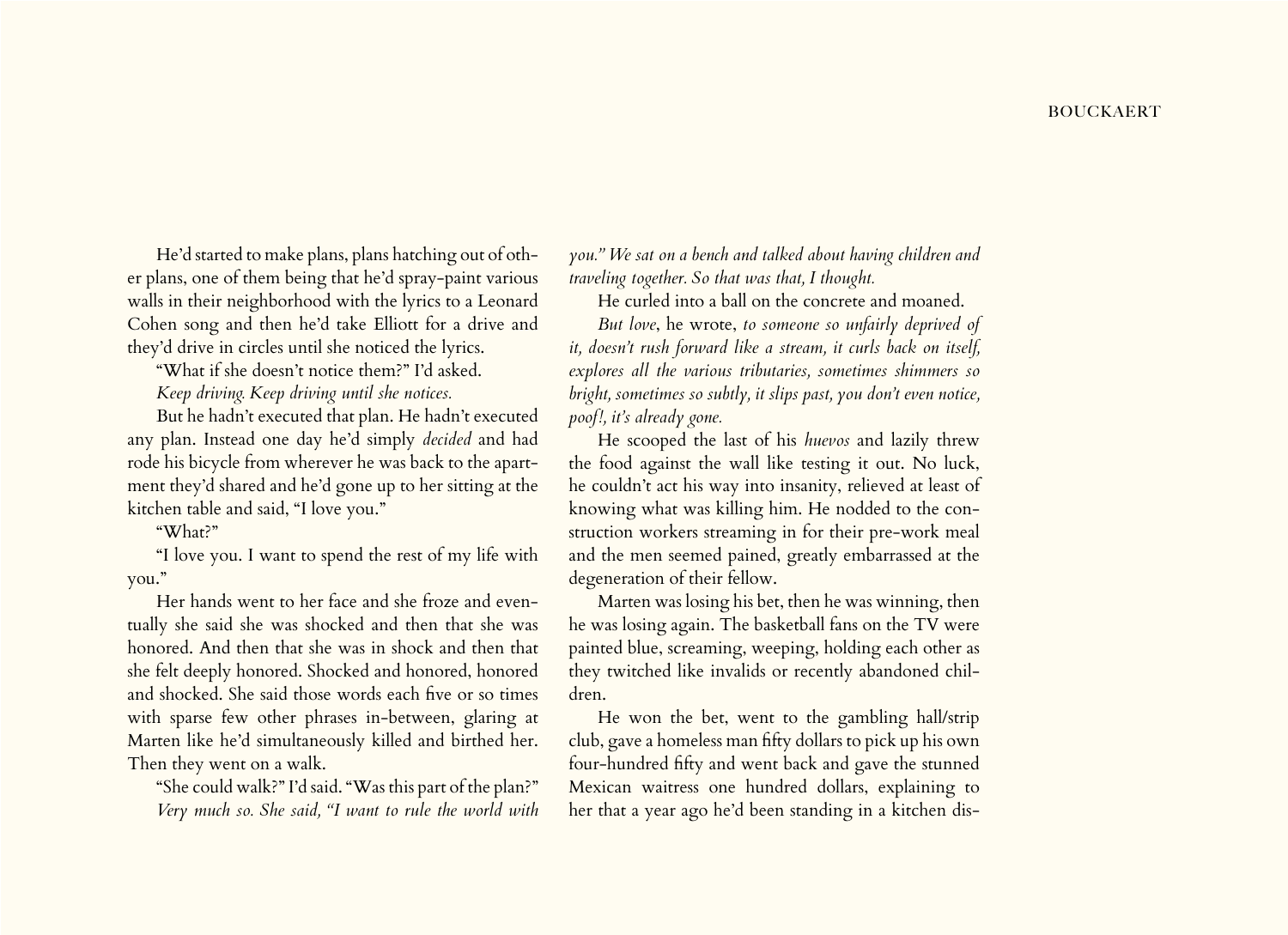cussing the events of the day, unknowing this moment would soon be removed from that which gave it life to hang bloodless and cold in a distant room in the minds of *these* two people—he tapped himself on the chest and pointed across the Bay—who alone will either close that door or find each other again—"That's why I'm giving you this money, I'll try anything, toss a penny into a well!"—or go completely mad. The waitress smiled at the drunk or eccentric man.

He stopped typing. His face seemed to darken by several degrees.

I remember I once told Elliott I was afraid, I'd never been this close to someone before, and she'd said she was also afraid, and then I'd *fallen into my own stomach*.

I nodded my head. I didn't laugh. I even understood. Not romantic love, god no—what, One Ball?—but rather how the particular dramas of all those conversations while sitting in this same City with Marten and/or with Elliott were all forgotten now, only having slipped past then, inconsequential, and what had mattered then and what remained now was the absolute certainty of the presence of a *true listener*. Like the stomach strips food down to its essential proteins and nutrients or how lines compose themselves into an image. Exactly.

The traffic calmed, the clouds held, all aligned and

released like the body clenches and releases in pleasure. I nodded to this thing which was inside me and which I was inside, and it nodded back in a pulse of lights, a sweep of wind. I realized I'd been craving this genital lock with the world all day, probably much longer. It was even nicer now than 'in the moment,' when everything had been 'natural,' that is, utterly taken for granted, uncultivated, meaningless as a bullet through the skull of a foraging deer. The recognition of having known love and companionship and to know thereby that the heart still beats for more. How memory feeds the flesh. A fleece of wind danced a flap of skin off a lamb-bone. And yet the very fact that I'd 'made room' in my life to 'remember what was important' showed how little room there was and what was really important, the deafening roar of the million tiny pressures of my modern existence—good god, *by my own choice!*—pinching every last orifice of the world shut. I winced, assaulted by my own thoughts, thinking how strange it was to walk around in a place where essentially nothing happened except these things on the ends of everyone's spines waged war on their owners, on everyone, constantly.

"I have to go back inside now," the waitress had said. "I can't go in any buildings for a year. I made a promise to myself."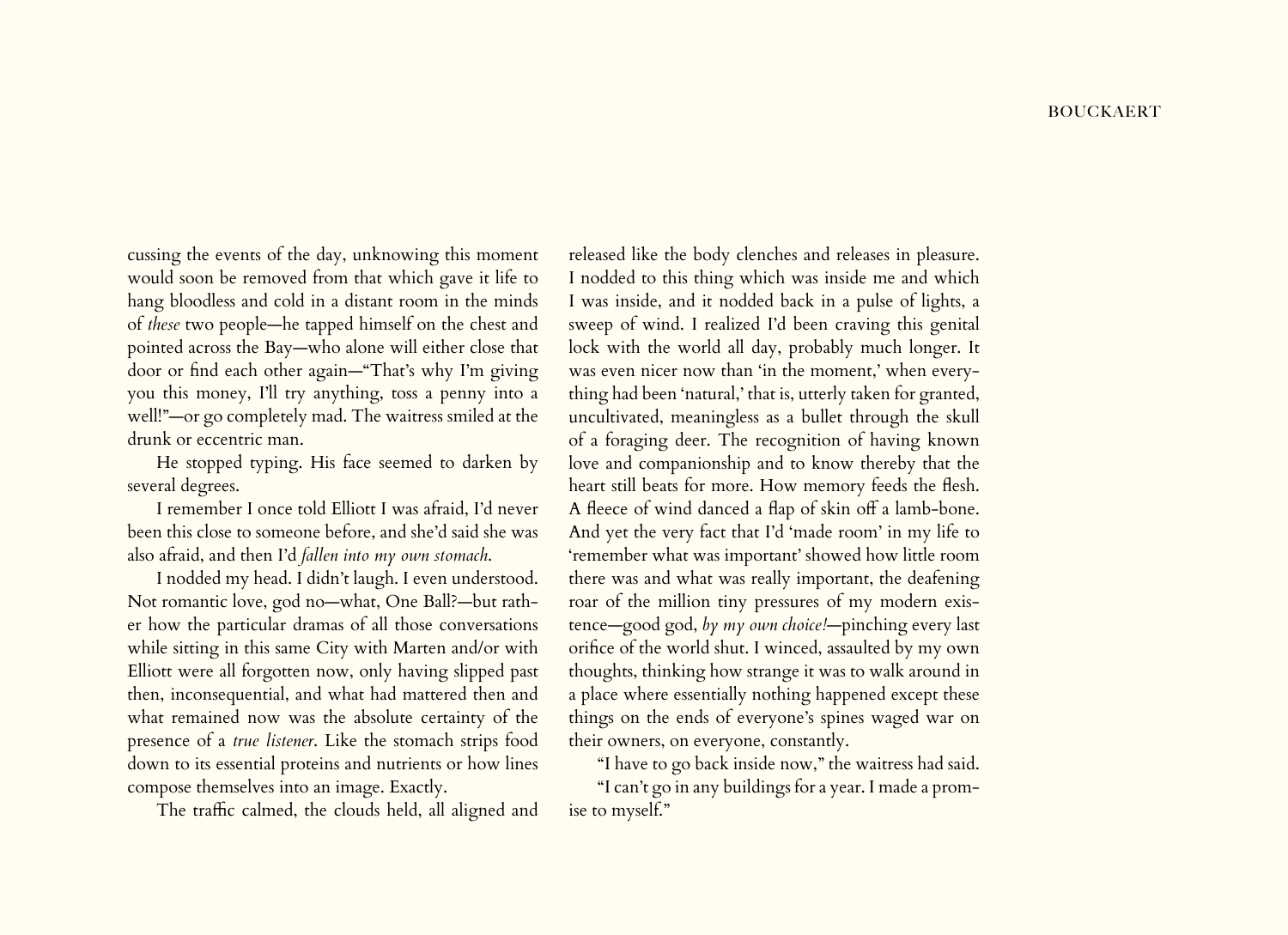## "I return."

A fat little Latin man stood at the end of the alley as if obeying some code of decency too fundamental and basic to name and he and Marten waved to each other. The man whistled a half-remembered tune, sad and light. He held up his pack of *Lucky Strikes*. I flashed my pack of *Pall Malls* and he vigorously shook his pack at me and smiled in solidarity. He popped the cap off a beer he'd hidden in his coat. His concerned gaze over the sunny street vanished as he yelled, "Three o'clock Sunday is very late for the first beer!" My smile raised his. "But this fourth beer, maybe five, so *OK*!" His smile widened, then the concerned look returned. It was as if he saw cracks in the sun, some sort of problem there. He glanced back at Marten like he was checking what he'd understood about the sun against what he saw in Marten, face flashed through joy, pain, sadness, confusion, was Marten failing the sun or the sun failing Marten or—I felt like a voyeur onto some sort of deep intimacy, the glances and whispers unnoticed by those involved, unintelligible to those outside (it could also of course have been the reverse, the old man keeping a respectful distance from the excited intimacies of the still young). "*Todo Los Dios, Dia Dos Muertes*!" the man said to me, this being the name of the

bone-cleaning project, although Marten hadn't cleaned or sold a single bone since my arrival. "Marten," the man said. "Five o'clock."

Marten nodded yes.

The night before, Marten explained to the waitress, he'd been led to a dark booth where two quarters raised a metal grate to reveal a woman in lingerie on a plush, mauve-colored couch seen through a sheet of plastic scratched full of names, genitals, cartoon animals and declarations of undying love. A black plastic trashcan filled with crumpled wads of the cum paper that you could pull from a wall-mounted dispenser. Pendulous breasts that betrayed gravity and betrayed space and common sense with their call to Marten. Warm cave glistened in the cold shade of cavernous thighs. Her eyes and mouth were cut into trapezoids and diamonds by heavy eyeliner and lipstick, a face eaten alive by geometry. The platform the couch was on slowly rotated to present the woman to each booth. Marten was hidden from the other customers as they were hidden from him. Their gestures and character he surmised from the woman's coy smiles, the drop of a bra strap, the placing of her hands on her slowly spreading knees, the calm and measured movement of her lips in mute conversation with the men behind the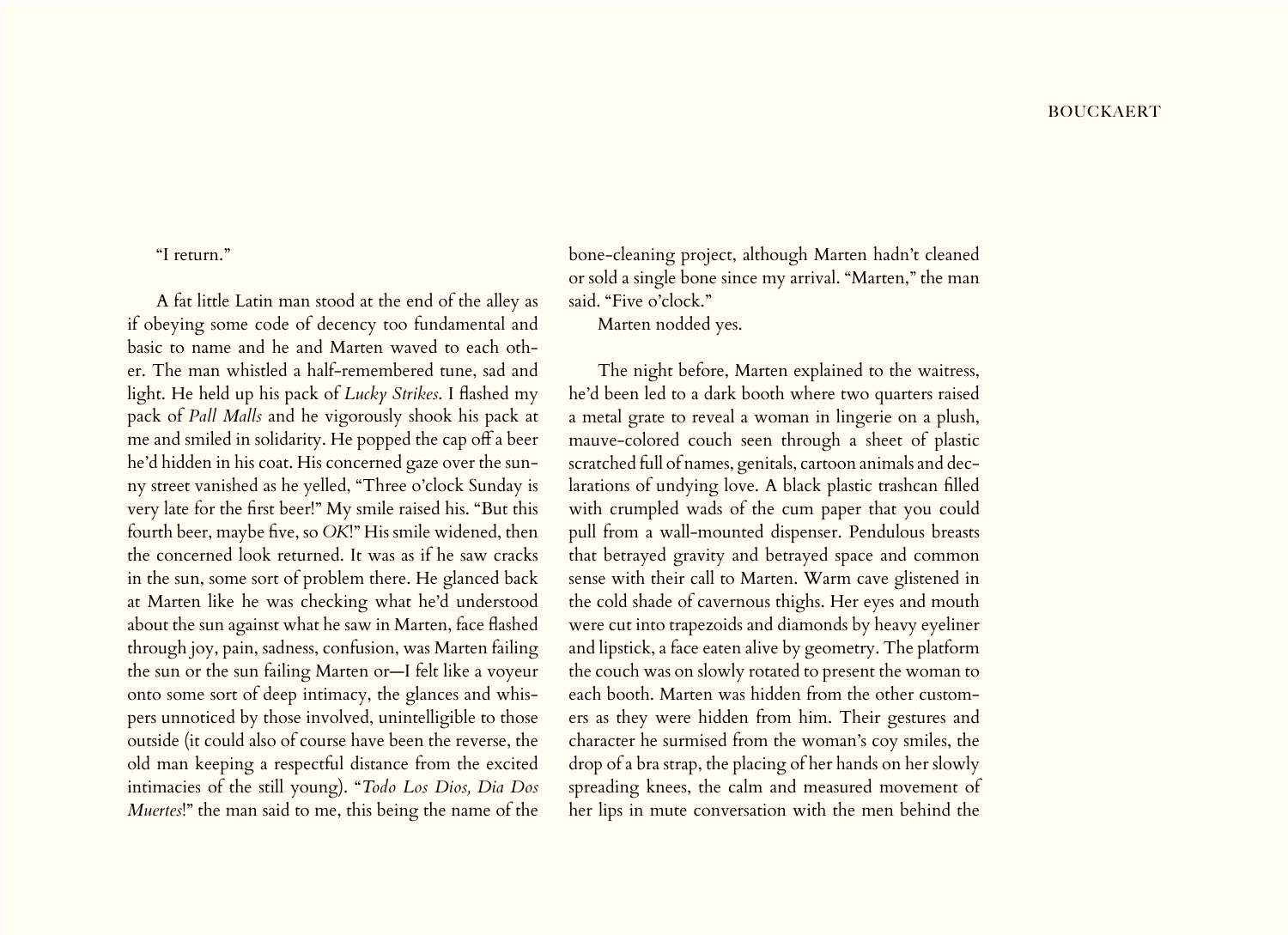various panes of plastic, who spoke to her about wine, politics and sex in English, French, Russian.

Her image detached itself from her self to crawl in and out of the rooms, copulate inside the minds of the other men. She laughed, leaving them bursting with an abundance of rude health. They joked and laughed in the glittering bright rooms where all passed free and easy, especially the genital glide.

She rotated to Marten's booth and her face curdled as Marten continued to think of Elliott bent over the sofa or the bed or the kitchen sink—"I want," she'd once told him, "to fuck on every surface of every place either of us ever lives"—looking back at him with the innocence and trust of the child he'd sworn to be kind to as she had to the child in him as Marten smiled at the frame of the two thighs, the blue and black lace held taught between the ankles, the impossibly thin aperture of the vagina which flooded the image with light.

He entered.

The slight raise of her timid smile. The gape of the mouth, wider. Her lower lip damp on his shoulder as she laid soft and weightless under him, spine suspended on the tips of his ten fingers. Soft and steady waves of breath moved through them. Smiles and laughter mirrored, falling over themselves, tumbling down grassy hills. Purely and delicately moving through layers of resistance that always parted to deeper and fuller light, causing them to cackle at the power manifested *through* them, body parts and emotions they didn't know to whom they belonged, if anyone, everyone—

—"Just keep looking at me, *keep*—"

Once she'd come back and Marten had held her and said that they didn't have to figure anything out, they could just sit and talk and *breathe* and she'd breathed long and slow and started to smile, yes, *she'd* then also remembered, and told him to make love to her *right away*, and he'd said that if he did that he'd want to do it every day for the rest of his life—"You better make love to me *now*"—and she'd looked at him *inside her* (that's exactly how I imagined it, Elliott observing a miniature version of the Marten making love to her like an unborn child safe inside her own fleshy walls), and she'd said that he looked like he *meant it* and he'd said that he did and that he always would and she'd held his cock and said, "This is mine now."

The stripper implored Marten with a raised hand. He rummaged in his pockets and found a couple quarters to deposit in the slot and raise the screen. The woman shook her head and turned away.

He'd demonstrated for the Mexican waitress how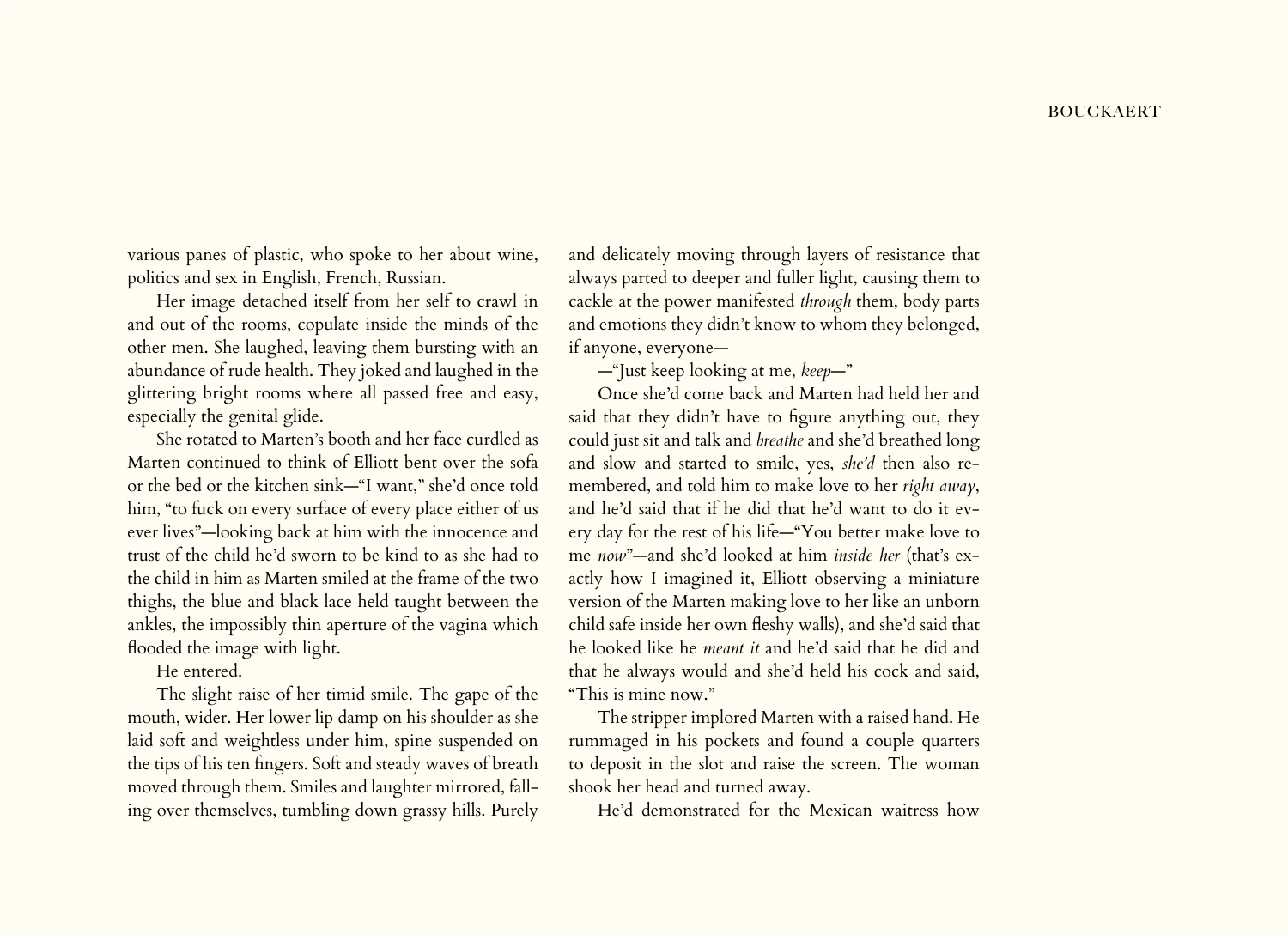he'd stood there swinging his limp dick round and round like a boy with a rope of taffy. He hadn't taken out his dick for the waitress, of course, he'd just made the circular swinging motion in front of his crotch, but she'd understood enough to go back into the burrito shop after trying to return the money, which Marten refused.

"You couldn't get it up," I said. "You were wasted."

*Two years*, Marten wrote. *No wood. Unless I think of her and I do.*

I managed to look unimpressed. I'd been perfecting the look all afternoon, the last five months, really. Preparing for this perhaps. Because there was obviously nothing I could do or say that would change anything in the slightest. But, all on his own, big boy Marten seemed to calm down, take a breath, relax back into the absurdity of his story, of his life, how he'd gotten up, walked around the corner from the first Mexican place and gazed through the window of another *taqueria* at a man using tongs to lift and turn green chilies on a grill. Marten's knock on the window raised the man's head and the man pointed to the door. Marten pulled out a twenty. The man slid open the window. Marten started to speak English and the man held his hands aloft and rushed off.

Marten explained to the manager that *she* lives on the mainland across the bridge which can only be crossed

by car, a sort of moveable building, if you think about it, and he had to stay far fucking away, on this island of San Francisco, so he, Marten—Marten tapped his own chest—had decided he wouldn't enter any buildings, cars included, for a year and therefore could not purchase the two enchiladas he, Marten, wanted for lunch, but he would pay extra for having them delivered through the window, and he also wondered if he could use the alley next to the *taqueria* for an art project for which he, Marten, wanted to purchase as many bones as possible—cow, chicken, pig, goat, whatever the fuck they had.

"*Povre Hombre*…"

Marten pulled out ten twenty dollar bills.

On the typewriter he'd stolen from Elliott the night of the auction, Marten now wrote that he spent his days scrubbing all sinew, blood and gristle from the *taqueria*'s endless pile of bones and typing variations on bold telegraphic injunctions to guilt employing the history of war. He sold the bones and cuts of the scroll. His black clothes were covered in the white streaks of gristle, wet with the foam of the soap, plastered here and there with fragments of bone and flesh. It was precisely, clearly, definitely a man hungry for death.

*I remember*, he wrote, *seeing her eyes sparkling for the first time in months from across some room, strangers making*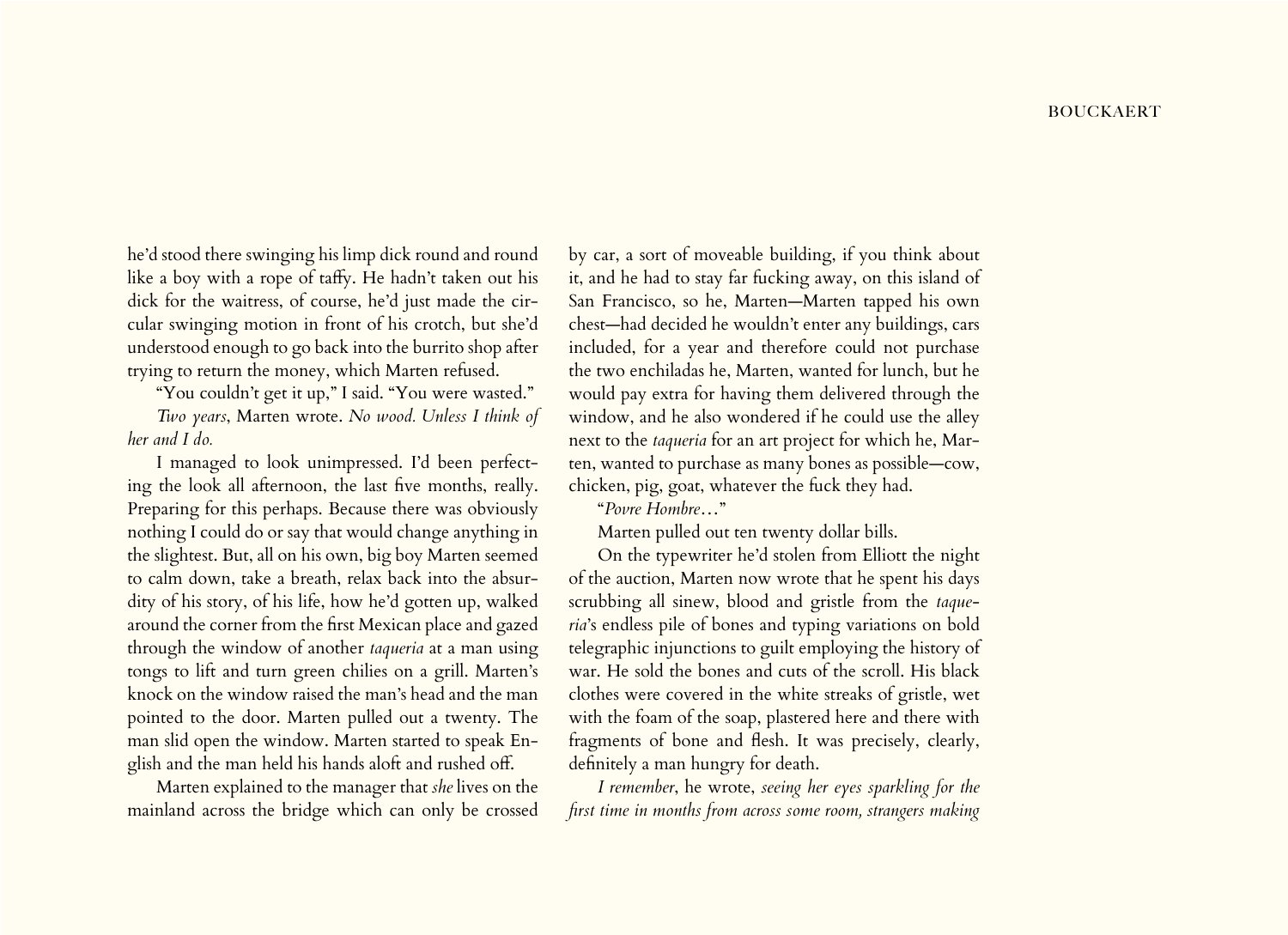*her smile and laugh and even feel, sure, but not too much or only the good things, the easy ones, that's key. This was right near the end, I think about it still, all the time, those eyes sparkling, that smile. I'd slammed a beer bottle on a table earlier in the night, sometimes I did things like that because she'd be distant a lot and I'd occasionally lose my patience. A bit of silence or a wrong word, nothing serious, but these were the things she recalled from months ago when she was ending it, nevermind she called me a motherfucker, fuck off, asshole, she had a mouth, I never said those things, but I'd be the last to say love is fair, there's no one you hate more sometimes than your one true love, it's confusing, I know. And, you see, I kept thinking how I used to make her smile like that, her eyes sparkling, but also a lot more, that was the problem. Because of course we camped under the Sequoyas, on the beach, I'd wake up early to make her tea, watch her at peace, asleep. The ocean heaving, running along the beach, or pierced by the sun raining down from those great trees, frozen in the middle of the forest, you know, dinner with friends, holding their child, smiling at each other from across the room or else grilling eggplant in the pissing rain and taking pictures of each other moving inside each other in the tent that night, it all dies so hard, day and night these wholly personal worms moving under the skin, groaning somewhere deep inside me, deafening loud, angel sounds, little birds coo coo. Things like handing* 

*her her dentures and waiting for her to mumble, "Tanks…" die so hard because, basically, my life was complete, it was more than enough for me, I was very happy. Maybe she was too, who knows anymore. We had a past, the present, a future. The whole package. But more than any of this, I also saw her in her pain, where she thought she was so ugly and useless she shouldn't even be alive. No one had really seen that before, not as raw—god, what ugliness, her face distorted like a Goya, all dripped flesh, horror in the eyes, you know, in a moment nothing's really happening, nothing outside—I'm bragging, it's horrible, but she even told me as much, I think she didn't think I could love her, she even hated me a little for seeing that, even though I often thought the same, about myself of course, although also about her more and more these days, and I was every bit as in pain and scared as her, and surely as nuts too* he made a gesture to his general surroundings—*and you know I love her absolutely, I'd do absolutely anything for her, no one deserves it more than her, fuck it, it makes me feel good, loving her, a dog's love perhaps, all that for a pat on the head, a couple scraps, fine, not too impressive, I'd gladly take more, but lovers aren't given too many choices, just, Here's my heart, all my support, be kind. That or nothing, nearly nothing, fine, a little genital friction, fluid exchange, brunch with plenty of life history and understanding and kind deeds, words, an adventure or two or a year and then one day, "Goodbye!" And,*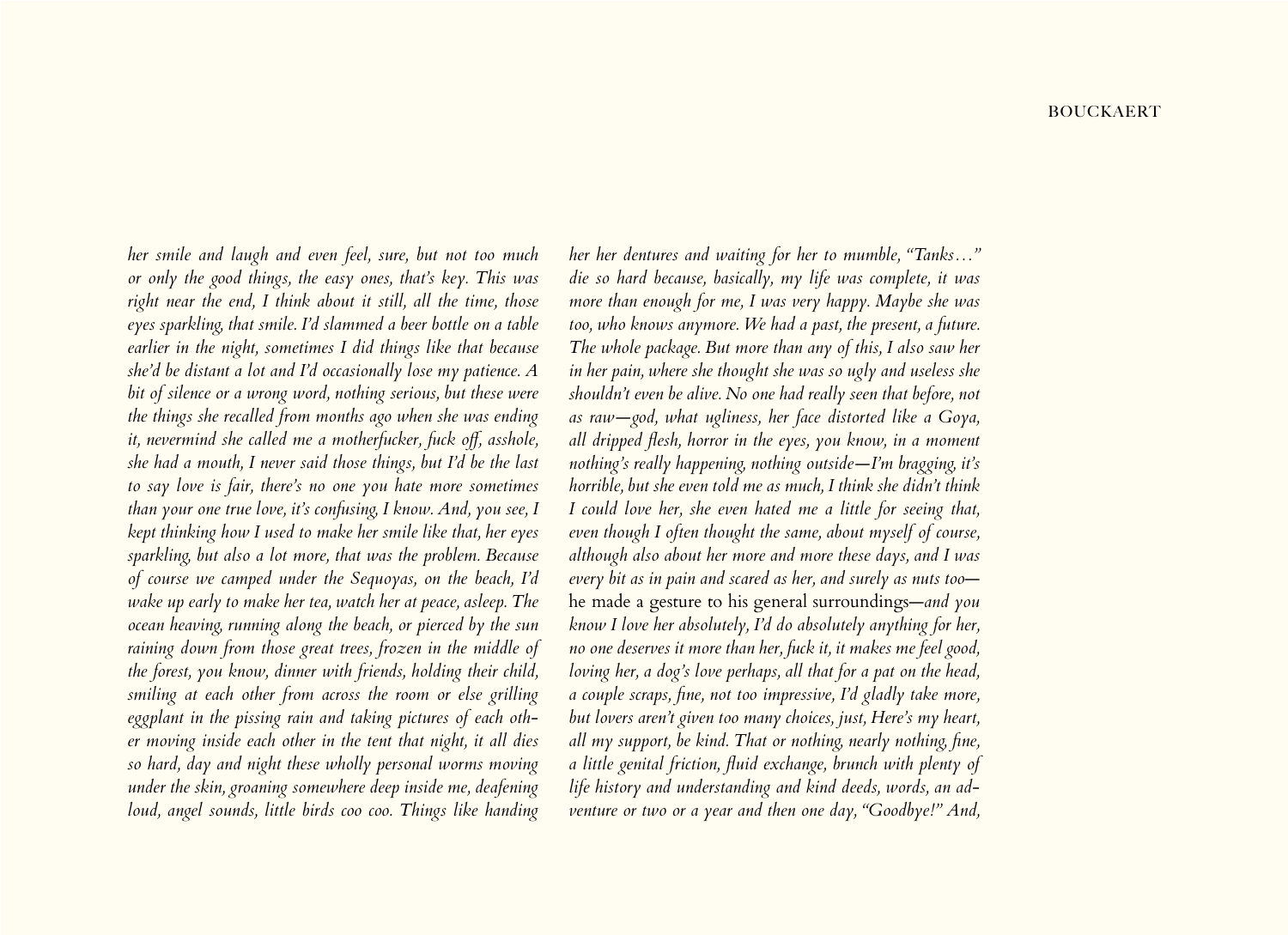*anyways, being a pillar like that for someone, if the person has never had anyone remotely reliable, you can't waver, not an inch, and I was utterly committed, of course, but slamming that bottle, saying a word here and there, a little moment of*  inattention, it was only like a flagpole goes an inch to the *left, the right, it's only natural, there's winds, you can't control them, you have to move a bit or the pole snaps in two, human nature, but, for her, it was enough, too much, it felt like the whole world was shattering, and it got worse every time she left, threatened to leave, I came to expect it, my world was shattering too, all the time, I begged her for reassurance—that's the worse sort of wavering, real weakness, a woman simply won't allow it in a man, nevermind he shows his fortitude in all matters that truly matter, nevermind he be strong through her weakness, nevermind he keep the accounts and make the plans and lift the heavy burdens physical and metaphorical, keep your—what?—keep your vulnerability, your tender little heart, to yourself. So she ended it, I ran out into the pouring rain, barefoot, even made it seven blocks or so. If I'd remained calm right then we might have had a chance, who knows, that's one of the million things that haunt me. And if she'd realized we're all afraid, in pain and completely out of our minds, and never more so than in love. Then she might have been able to forgive, without which love doesn't have a chance, seeing as human beings tend to fuck up every now and then—*he made

a gesture to his general surroundings—because once you can forgive, you can relax, breathe, life can begin, before that, nothing's possible, no love without forgiveness and no life without love, sorry. I tried to create that space, we both did, for a while we even succeeded. We could show each other anything, everything, and be loved. It was the most precious experience of my life, magical, perhaps it will come again, that's what people say, first it'll seem possible, then one day you'll open your eyes and... be back where I was. Which is why I'm still stuck here. Because I can't see why anyone would leave, why, if there were a few problems, you wouldn't fix them. Obviously she saw plenty of good reasons to leave—funny, she recalls a certain time as horrible, but then why was she talking about babies and houses during that same time, that's the part that really stings, six more months of falling in love with her—no, six more months of falling in love with someone already gone, a ghost, why did she always let me fall in love with her again after she'd left so the cut would always be deeper when she left again like she really is simply a sadist who just can't seem to cut daddy deep enough to staunch her own wound, nevermind the random victim quivering in front of her, that's not pain, this girl knows pain—perhaps, people see what they want to see, there's no use going over it again and again, even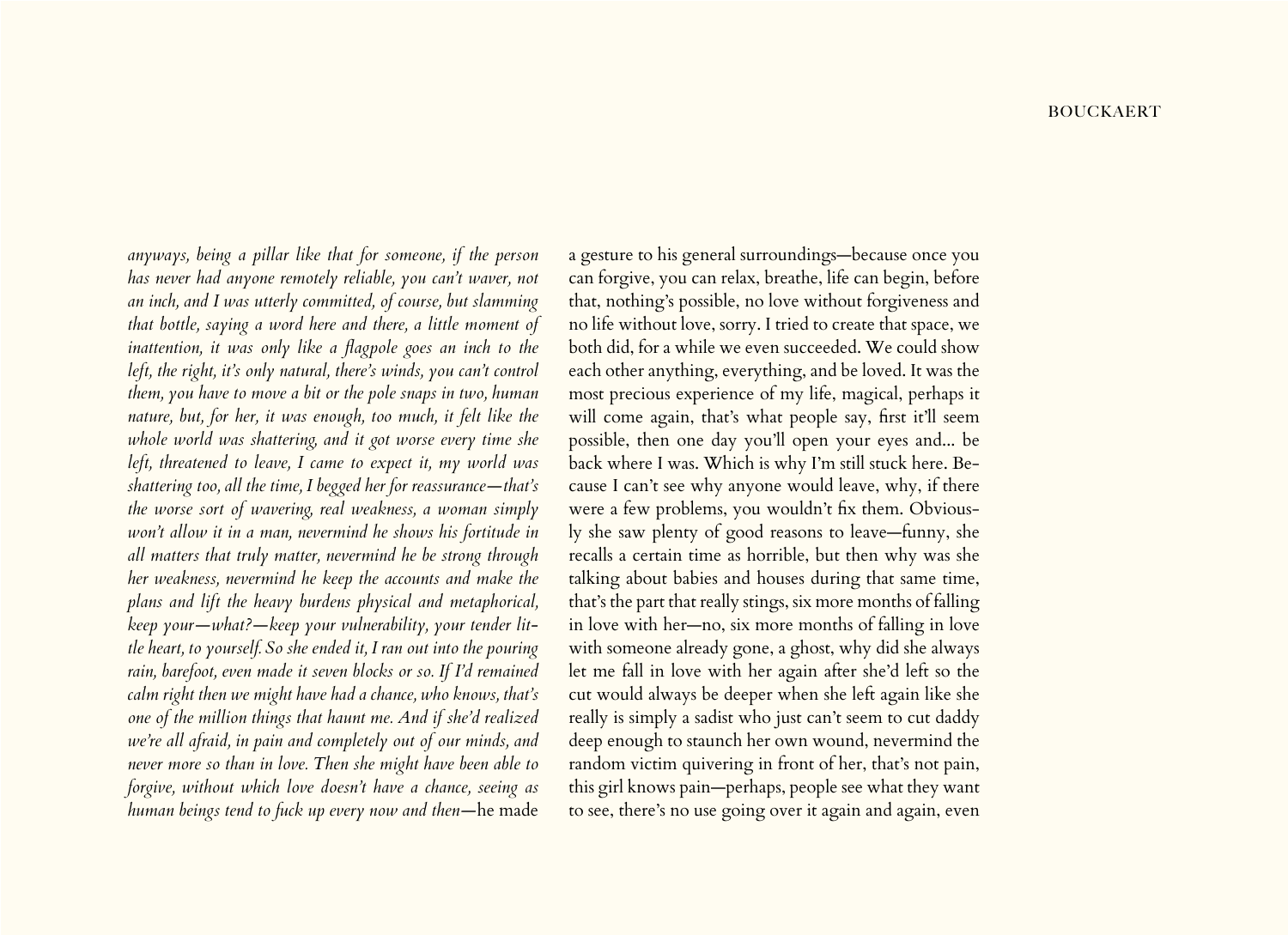though that's all I do… As for everything since, I can't say anything except it's the same for an eighty year-old man whose lover leaves him, for a child whose mother walks out the room, yes, from the cradle to the grave, as concerns heartbreak, we never grow an inch or learn to utter even one intelligible word, we just weep. Weep and weep and weep.

What he'd felt in his dream of walking into the Red Sea was only the surface of what he now tried to drown in, blurred into the City's night motion of light, glare, haze and luminosity, the streetlights and walls of tumbling washing machines like signposts into deeper and deeper layers of utter disappearance and of random connection, the City always throwing itself ahead of him to catch him in the distractions he needed, his utterly profound thoughts of the oils stains left in every space of every parking lot like blood attesting to the City's daily war, *incredible* thoughts of the constant migration of City dwellers in thick streams of excited speech he imagined he could lose himself in, or else the solitary and serious man he imagined he could be the double of, trekking off into the hills with a backpack, never to see another human face, thank god—*never* losing himself or escaping, only walking and thinking in an empty landscape that was nothing but the soul of their shared life taunting

from the trees that are like the trees he wandered under with her, a phone on the other end of which was a voice that could return the structure of bones, the warmth of blood, to the rotting heap of muscle and fat that was his broken and *not* melodramatic self—because although he was always practicing the broken face he'd show her when their paths crossed, he couldn't seem to help it, he wished he was acting, sometimes he even forced a smile to try to break the loop.

The absolute necessity of her presence in his life would sculpt the chaos of the City, pulling her green minivan out the sea of traffic like some great watery beast several times daily, the crystallization of some revelation locked into place in *her* distant head, breath sucked out of her and all manner of bird song returning her to their Eden—and stars sparkled in *his* world. It was only the *fall* from the violence of this desperate hope that would cause him to lurch and crawl the streets, gaping for air, holding himself up against buildings, relentlessly beaten by his own ridiculousness, how pathetic he was, how much sense it made that she would dispose of such a useless burden, and teasing always at the corners of his mind like a spider on the periphery of a web, tip-toes sending ripples and pulses through his center, somewhere she simply walked. Because it wasn't that he had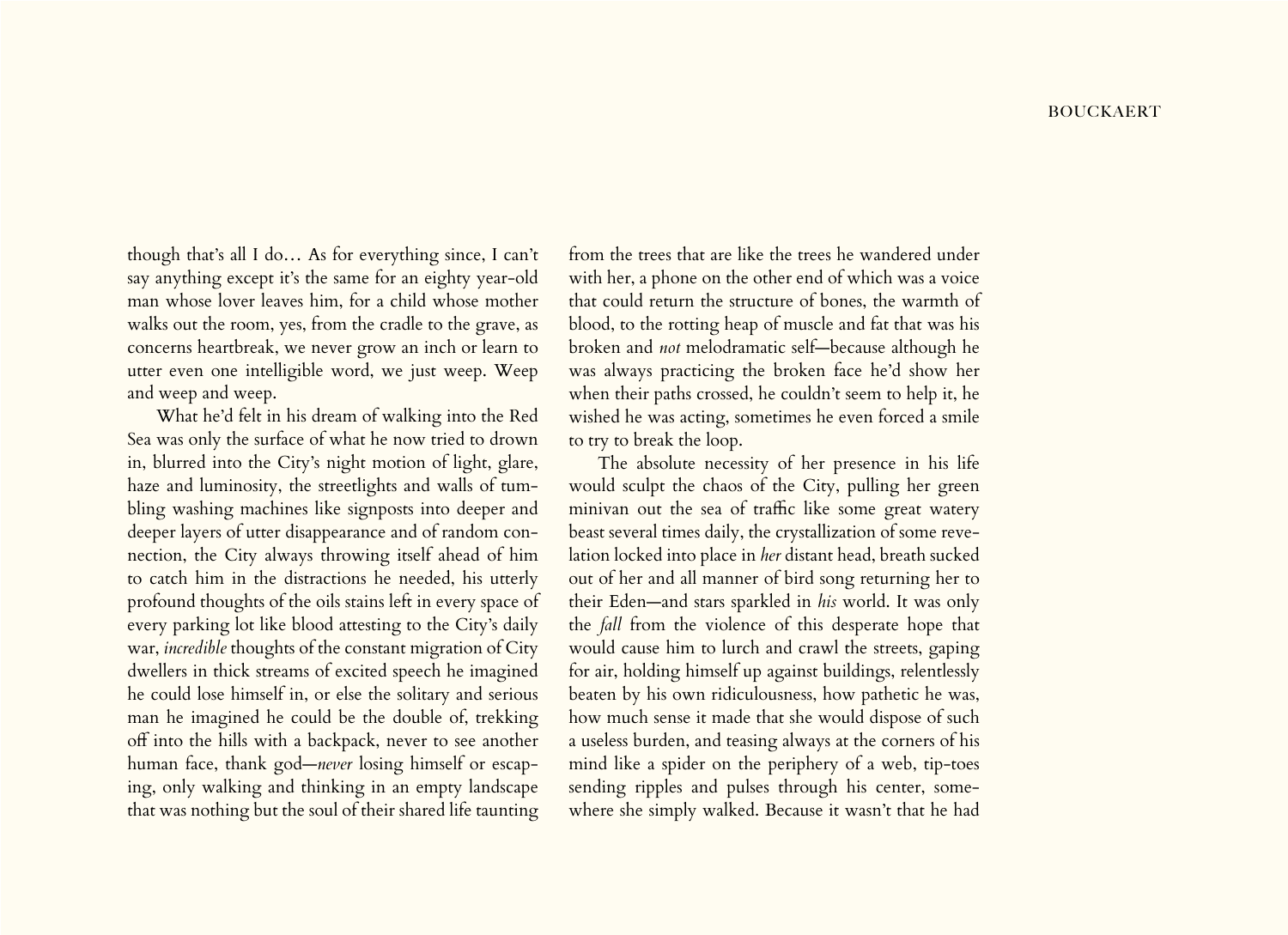any great mythology about her perfection or evil character. He knew exactly the thing he longed for constantly, ordinary and magical as an evening stroll—ah, pathetic man!, he wanted nothing more than to bask in the fact of their being, their existence, even if it were now a dusty shrine, cob-web cloaked, some third-rate deity missing an eye, a leg and every last devotee except Marten, knelt before it, hands clasped in fervent prayer, licking the dust and bugs off the feet, polishing the entire body with his tongue, lips moving to the rhythyms of unknown tongues—"I love you, I love you, I love you"—day and night, whatever the body did, the heart and mind weaved this consistent thread, himself having no idea of the full scope of his words and knowing them without doubt to be the truth because they weren't words, just a pulse: I love you, I love you, I love you.

And he imagined her burst into tears in the pure light of their love, reborn from the ashes it had been flickering in, winking through all their lonely nights. Her in his arms. Her walking with purpose through a crowded room, limbs lubricated by sex and support. He imagined everything one imagines. All the visions harmed him and he opened his eyes always wider so that the shrine would glow brighter, even as he grew cold and began to shiver.

From a glance at a woman sitting across a room or

else from one step of another woman's walk, even a hundred feet away, he could know it wasn't her and this other being vanished. And it made no difference that she lived in a box now, the silhouettes of his mind still crawled across every brick wall and through every crosswalk of the City. This was where he lived now, a home—they used to tap each other's chests, say, "*This* is my home"—a home of constantly shifting walls, caving rooftops, floors that crumbled underfoot. He walked in a world populated by no-one *and* by her, whom he was always trying to make his way to, whom he never found, constantly mumbling his desperate prayer, thoughts looping a noose round and round the lunatic's neck.

And, deeper, he took midnight pilgrimages to the Eucalyptus' of Australia, or else the delicate symmetry of the Japanese garden, imagining his spirit elongated by those tall trees, brought into a semblance of order by the carefully snipped Bonsai. He reminded himself he was alive in the absence of her. So alive, he felt absolutely no need to enter the *Conservatory of Flowers* in Golden Gate Park, one of his favorite structures and one which he hadn't visited in years, because at three or four AM the whitened glass of that whale-like Victorian gently throbbed with the moonlight glazed over its steel ribs, the magnificent beast asleep, glowing and humming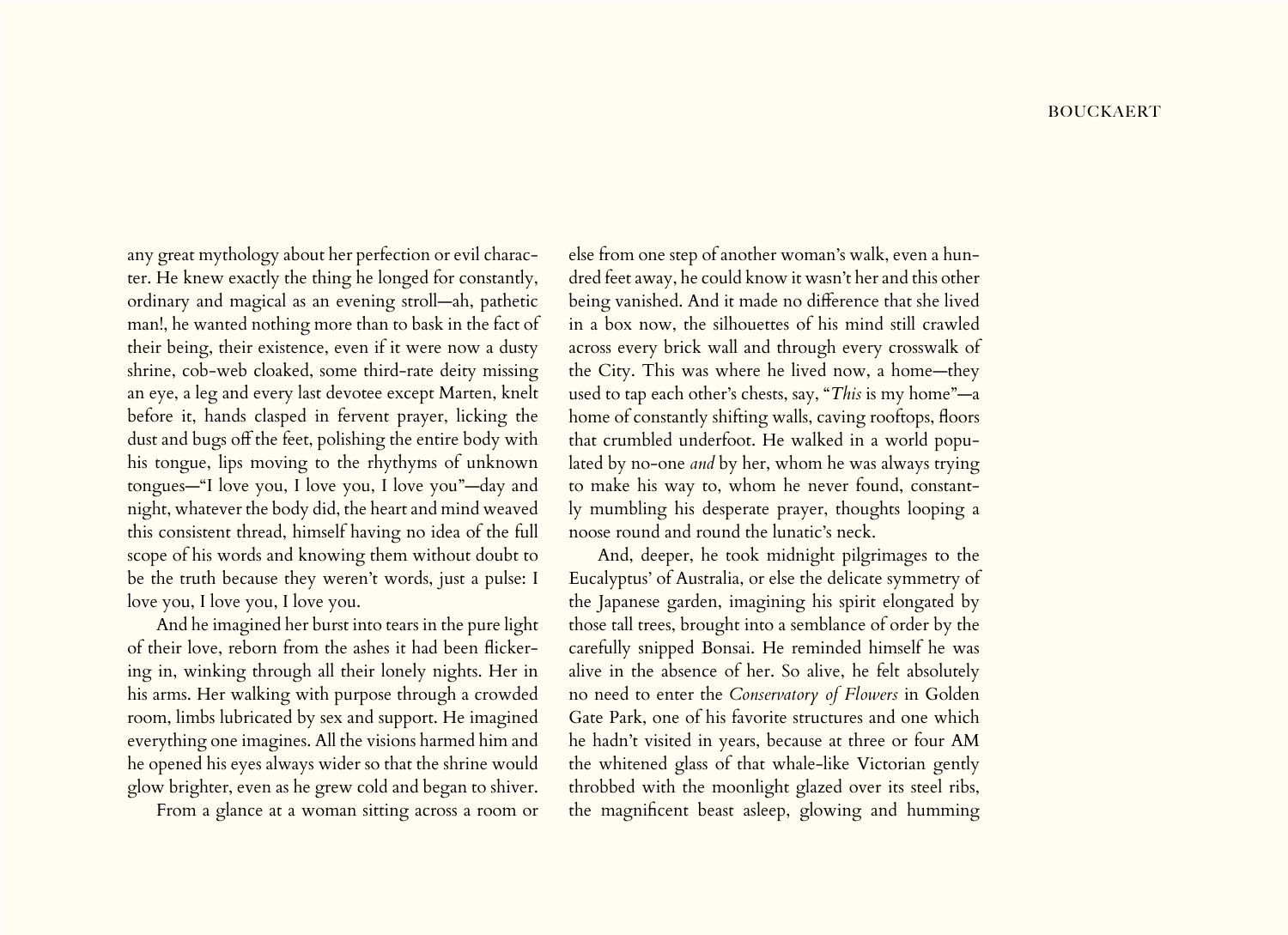with all the smiles that had reflected within its iron, glass and concrete guts during the course of the day. And one of those smiles had to have been hers, the one outshining all the others. Marten sitting on a hill and imagining sharing her million mirrored smiles with her as he held her and curled up in the grass, horribly alone.

Morning he always woke up with his body twisted all wrong, trying to form some idea of the nature of the gash an inch right and down from his heart like a man just shot refusing to move for fear it might worsen, left with no alternative but the uselessness of knowledge in the face of total catastrophe. Frozen as such, he would begin to sense all manner of sharp-toothed, eyeless worm swirling in that dark and deepening well, his wound, and he would then continue his vigil because these beasts seemed to guard some secret he could learn and which would thereby return her. This was why he never thought of anything but *him and her*. It was idiotic, but not impossible, and it beat the hell out of the alternative. So that his horror was not at the sinister movement of his dream burning away in the dawn of liminal space, which would have seemed a blessing under other circumstances, but rather precisely because this elusive key, these fierce guardians and this bottomless black hole were *leaving him* to get up aching and uncertain as to

what to do in a world wherein his first daily action would never again be to roll over and ask the woman he loved how she had slept, then watch her eyelids open. Creepy, he knows. So then he goes off to scrub his bones.

"You got American bones in there?" a couple of patriots had one day asked.

*Certainly*, Marten had written. *Somewhere in here, just got to dig around a bit. Not many, but I'm sure there's one or two, although of course every bone is a tragedy and pain is never relative, you know, for every 9/11 bone there's about one hundred and sixty-seven to three hundred and thirty-four Rwandan bones, which I realize is darker meat, but they sort of bury the lighter*—and he'd just watched from above and felt only compassion for these people who had to resort to shoving him over to stomp his ribs and crack his jaw when faced with such a simple truth as the relative lack of casualties America has suffered compared to those it has inflicted, or those of other peoples all together, as if Americans couldn't stand the fact that in at least one category, suffering, the world had them beat.

He lifted his head. His pupils pulsed way back, shivered with fear, hiding from the life their owner felt duty-bound to expose them to. His cheekbones jutted out like the bars of some totally defective and extremely fragile protective headgear. I *wanted* to ask him about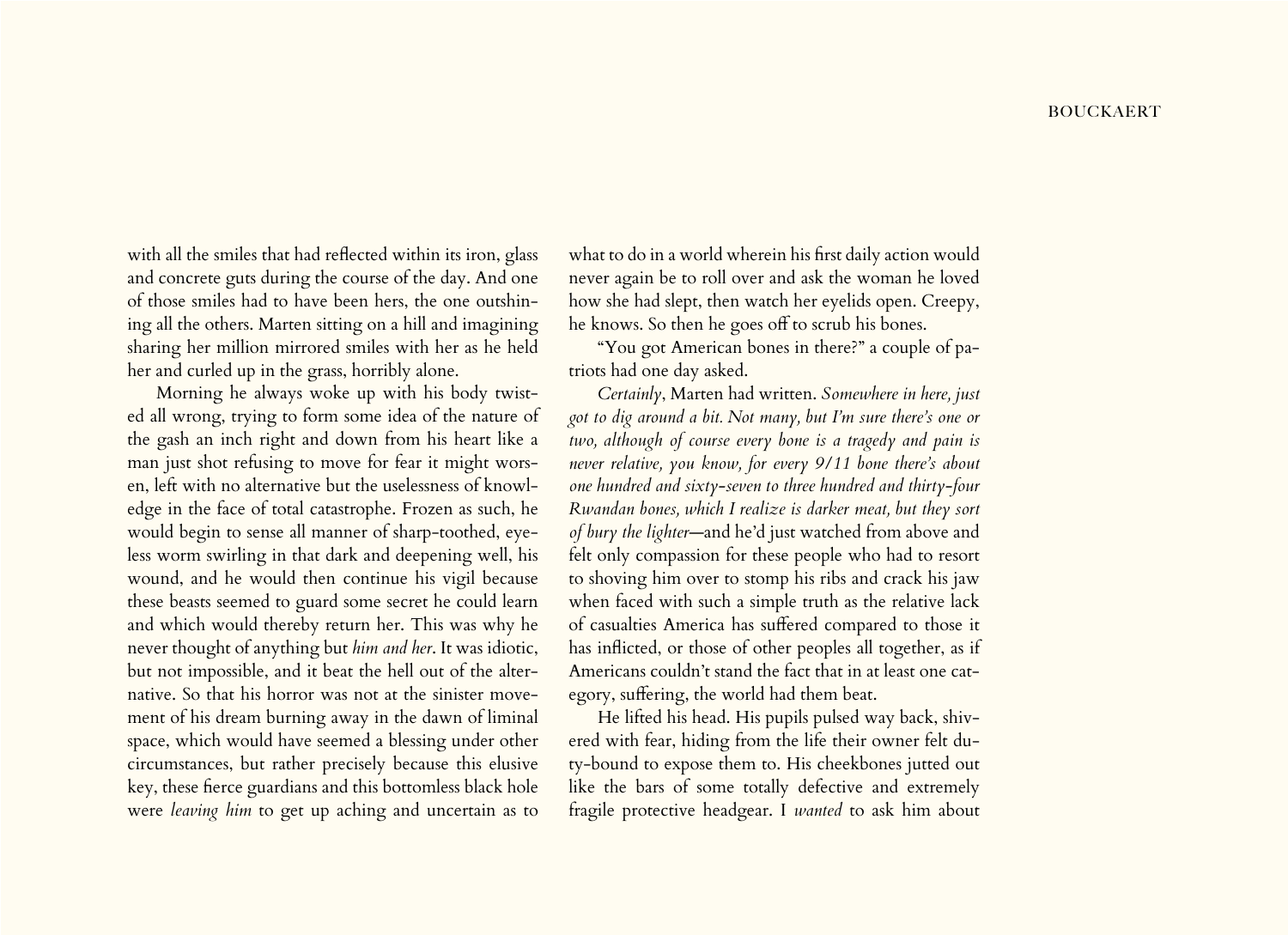the beatings, to undertake a more caring inquiry into his impotence. I also wanted to beat him myself. Beat him absolutely bloody and senseless. But he of course wanted to be beaten. For *failing* her somehow? Because what, oh cruel world, could life possibly mean without her? And about that he was right. Life could never mean what it meant with *her*. That was dead now, a corpse giving a couple last twitches before it returned to the soil, gave life to flowers, deer.

A nuclear family stood at the end of the alley, the heavy-set father had Marten in his cross-hairs and he was clicking. The father put his camera down, put a hand on the shoulder of his daughter, and she shrugged off the hand, greatly embarrassed and offended. The daughter looked at Marten for several minutes, shoving forth her indifference, not a muscle in her face moving except she fiercely chewed gum.

"Satisfied?" the father said. "We're going to miss the god-damn Ferry."

The girl rolled her eyes. "*Al-ca-traaz*…" The trio carried on their visit to San Francisco.

I'd managed to give little attention to the crowds gathered at the ends of the alley, the braver ones approaching and hovering over Marten as he typed. I'd just stared at the words being formed, as if there was some

sort of safety there. Few people had joined me in my observation, which would have necessitated them standing directly behind Marten, which must have seemed intrusive. Mainly, they took a couple photos and left. Some tried to read the words upside down, but the story, which I've condensed and tried to make coherent, was far more jumbled and winding than the easy guilty pleasures they'd come here for. They must all have been greatly disappointed. No war dead, no provocation, no bone-cleaning and absolutely shit-all to buy. Just some mute psychotic furiously tapping away like if he jabbed hard and fast enough he'd kill off what was haunting him, the thing he was feeding with his every word and thought, absolutely refusing to let it die.

My gaze upon the words had placed me in a relation to the psychotic and deeply pained child, a relation of privilege, of communion or even co-authorship, some deeper, more interior aspect of the experience than I thought I desired. Sometimes I wondered if he interacted with me only because I carried traces of her, which he fed off in secret, in the middle of the night, on his crate atop a heap of bones. What a sick mind.

"*Pssst*," I heard. The endearingly pudgy Latin father figure stood at the end of the alley. "Five o'clock. *Andele*! Bring your friend."